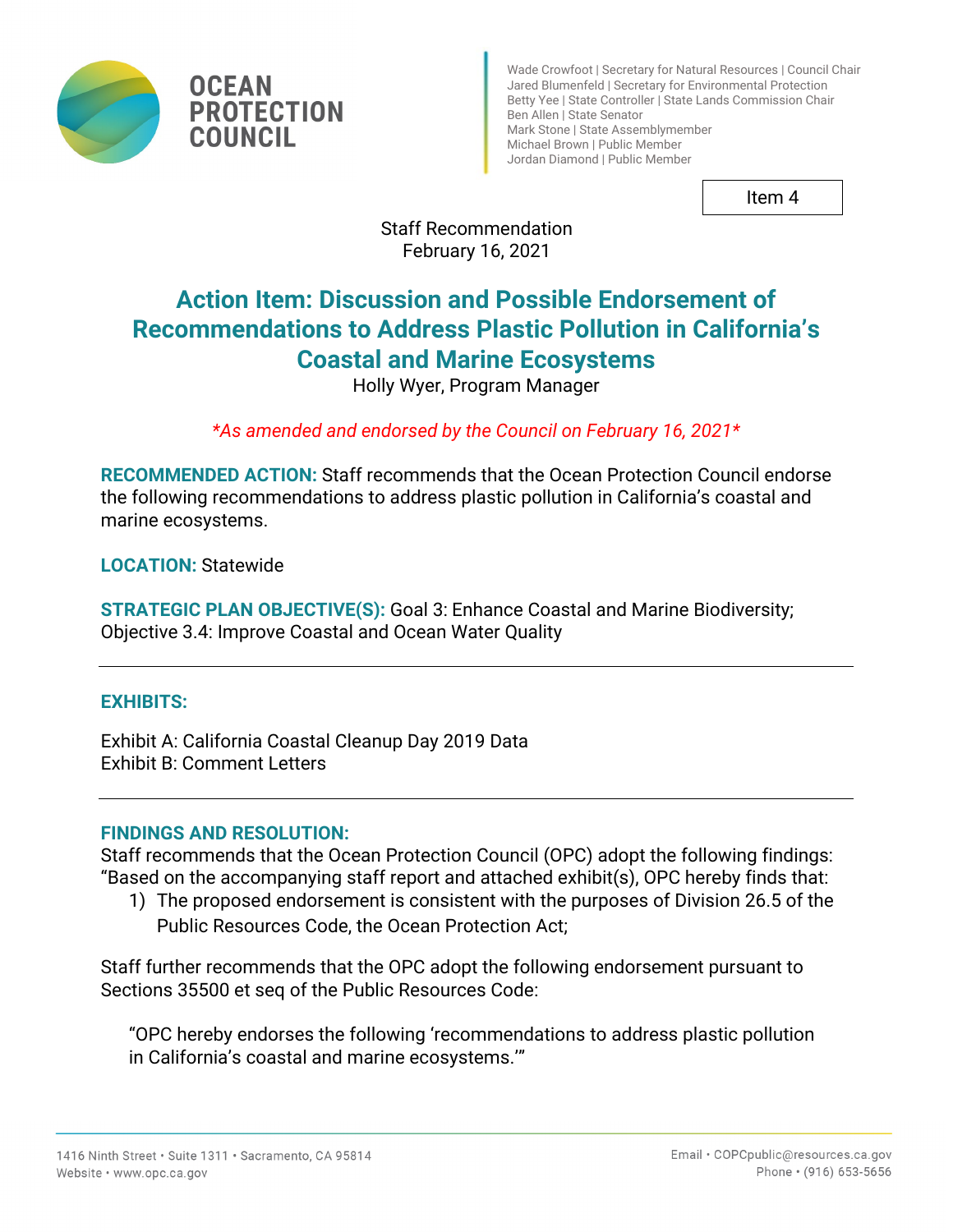## **SUMMARY:**

As a follow-up to the [discussion on plastic pollution](https://www.opc.ca.gov/webmaster/ftp/pdf/agenda_items/20200917/Item7_TalkingTrashPolicyDiscussion.pdf) at the September Council meeting, OPC staff has drafted a set of recommended actions to address plastic pollution. OPC staff are currently in the process of developing a statewide microplastics strategy, which will include priority policy and research recommendations addressing microplastics, including tires and textiles. The plastic pollution actions below reflect the Councilmember's September discussion, and the relevant recommendations from the Statewide Commission on Recycling Markets and Curbside Recycling. The actions also build on the priorities of the [California Ocean Litter Prevention Strategy,](https://opc.ca.gov/webmaster/_media_library/2018/06/2018_CA_OceanLitterStrategy.pdf) and leverage OPC's niche in addressing plastic pollution: promoting source reduction and reuse and refill for food serviceware and packaging. Actions include supporting policy, fostering innovation, and bringing the best available information to state decision-making. OPC staff will report back to the Council to discuss progress on recommendations within its jurisdiction and support the efforts of other agencies where recommendations fall under those agencies' purview.

# **RECOMMENDATIONS TO ADDRESS PLASTIC POLLUTION**

### **1. Help to advance and inform policies that address the many causes of plastic pollution and prioritize prevention and reduction of plastic pollution.**

The Details: This recommendation would support development of approaches and long-term targets that enable California communities to reduce plastic pollution at its source, reduce the burdens of plastic production on communities entitled to environmental justice, and ensure that producers bear the responsibility for management and cleanup of their materials. Policies could include components to address the causes of plastic pollution in the marine environment, including the following:

- Post-consumer minimum recycled content requirements for plastic packaging.
- Source reduction, reuse, and refill goals.
- Develop criteria to require that all plastic packaging is reusable, recyclable and compostable. These criteria would ensure that plastic packaging entering California does not end up in the marine environment or waste stream.
- Disincentivize the sale (e.g., through fees or bans) of materials that often end up in the marine environment and are lacking recycling infrastructure or markets, for example expanded polystyrene foam in food serviceware.
- Make single-use food serviceware accessories recyclable or compostable and available only on request or through self-service stations.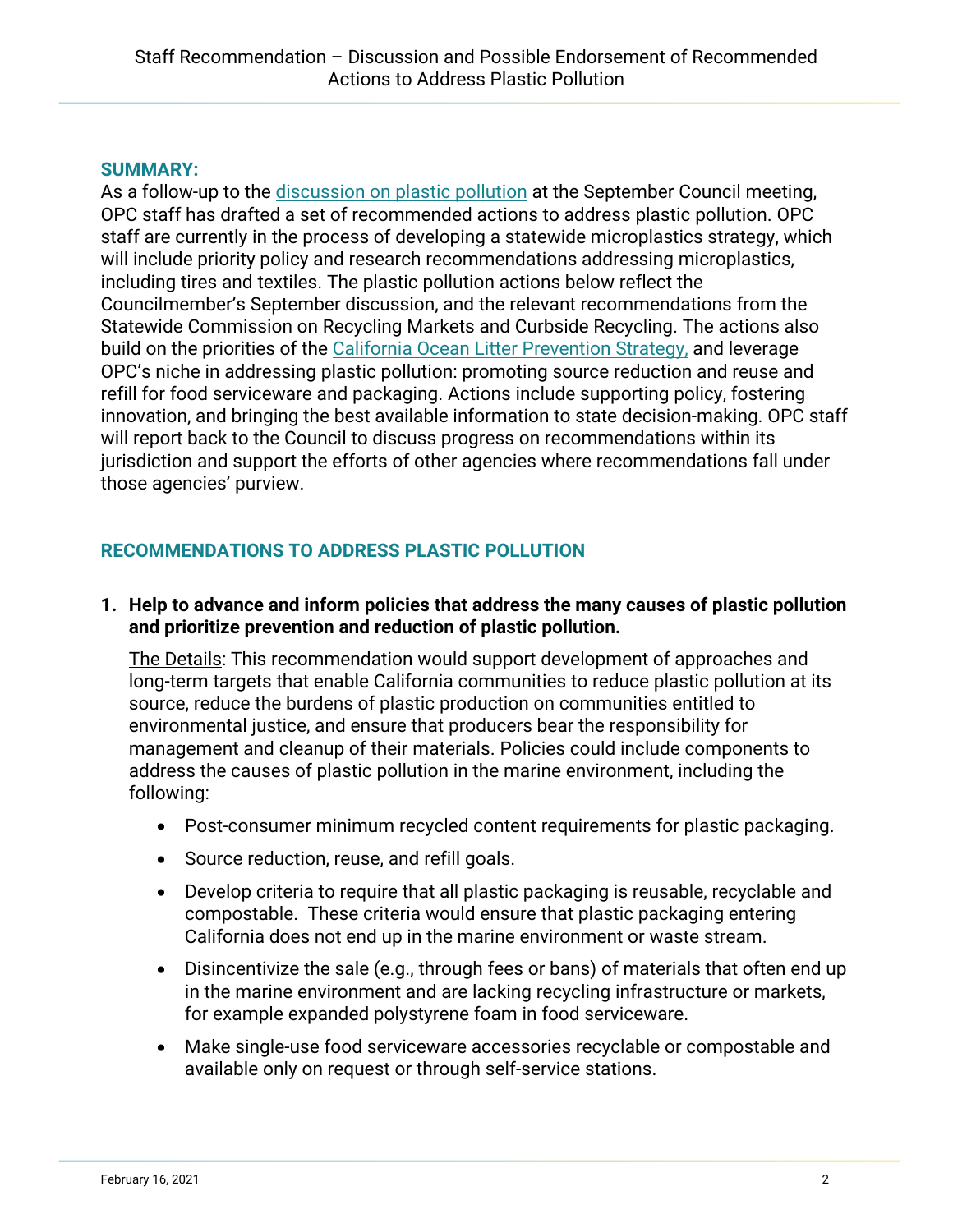- Authorize CalEPA boards, departments, and offices (e.g., CalRecycle) to regulate products and material applications that contaminate recycling or composting operations, or negatively impact public health and the environment.
- Reduce or eliminate design elements of bottle beverages and cups that contribute to plastic pollution.
- Create and initiate programs, including extended producer responsibility, that shift the cost of managing the remaining plastic waste from the public to product manufacturers, with a focus on products that pollute our beaches, waterways and coastal waters (see Exhibit A).
- Disincentivize virgin plastic production in California.
- A moratorium on the export of plastic materials that cannot be verified as recycled; keeping recyclable materials in California is a blue economy solution to create jobs and promote remanufacturing in California.
- Prioritize the health and well-being of communities entitled to environmental justice by evaluating and monitoring impacts from existing or potential future solid waste management facilities.
- **2. Fund analysis on the feasibility of widespread implementation of reuse, and refill systems in California by Summer 2021, for both takeout/delivery and retail sales applications, and recommend necessary regulatory or policy changes to promote reuse by Summer 2022.**

The Details: The goal of this report would be to address immediate information needs on the feasibility of reuse, and refill systems. The report would include analysis of the "break-even point" between reusable systems and single-use systems, potential economic benefits and job creation, identification of the infrastructure needs to implement reusable systems, a description of the different refill business model types, a discussion of existing regulatory or policy barriers that prevent the implementation of reuse systems, and recommendations for implementation. The goal of the recommendations would be to remove the regulatory and policy barriers to reuse and ensure that state requirements for new food service establishments encourage reuse and refill. This may include requiring dishwashing facilities for establishments over a certain capacity, or requiring all new buildings be built with water refill stations.

## **3. Partner with other state agencies, including the Department of General Services and CalRecycle, to advance state procurement policies that position California as a global leader on source reduction.**

The Details: This recommendation would demonstrate California's ability to lead by example on source reduction. OPC would work proactively with other agencies to advance source reduction in state buildings and on state property.

# **4. Champion support for a United Nations (UN) Treaty on Plastic Pollution.**

The Details: More than 2/3 of UN member states, 29 global companies, and nearly 2 million concerned citizens have called for a UN treaty on plastic pollution. Plastic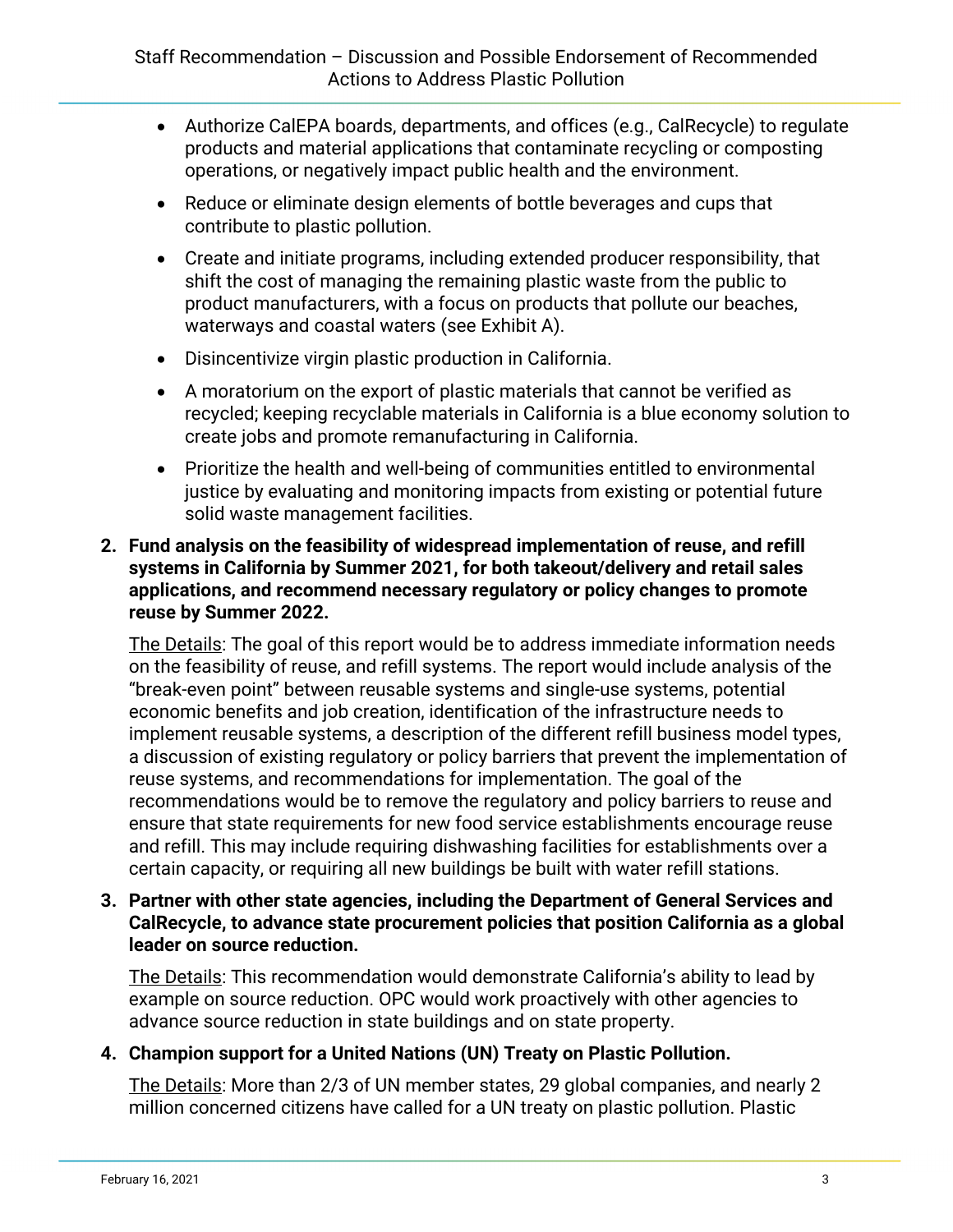pollution is global problem, and development of a UN Treaty would provide the framework and targets necessary for widespread changes in how plastic is managed. OPC's adoption of the resolution would build on the Council's international work and benefit California by promoting worldwide holistic solutions to plastic waste management and pollution. Specifically, a global treaty and management framework on plastic pollution would enable California to better understand how its plastic exports may contribute to plastic pollution.

## **5. Based on findings from research commissioned by the Department of Public Health, encourage a statewide prohibition of cigarette filters.**

The Details: This action is intended to address the prevalence of cigarette filter pollution, the most common form of plastic pollution in the United States. The passage of [SB 8](https://urldefense.proofpoint.com/v2/url?u=https-3A__leginfo.legislature.ca.gov_faces_billTextClient.xhtml-3Fbill-5Fid-3D201920200SB8&d=DwMFAg&c=Lr0a7ed3egkbwePCNW4ROg&r=0MrgeJKqK4KHDWuUMHPsjbuO0TJVF_n4qyKtygER2Pk&m=h4cABiguKGAU3TzksXMiQm7ePYamKrR-O2kK1P5mlAE&s=s1gPSENLmzugqL_ibWmAFxrhG9FeN4ih3pqHvZbYT3c&e=) in 2019 banned smoking and the disposal of cigarettes on California state parks and beaches; however, cigarettes remain the top pollution item found during beach cleanups. OPC is partnering with the California Tobacco Control Program, Department of Public Health (CTCP/CDPH) to better understand the effects of cigarette filters on smokers' health and on the environment. CTCP/CDPH has commissioned a white paper summarizing the best available science and research on this topic that will be completed by February 2022. If the research finds that cigarette filters do not reduce the harm caused by smoking, OPC will support a prohibition of cigarette filters in California.

## **6. Compile existing research on the feasibility of Extended Producer Responsibility (EPR) for recycling, composting or disposal of plastic packaging and food serviceware by Spring 2021. Advance initial recommendations on the best approaches to EPR by early Fall 2021 and final recommendations by Spring 2022.**

The Details: Compiling existing research could be used to develop recommendations on effective EPR schemes for California, with a focus on the top 20 items or suites of items found on Coastal Cleanup Day (see Exhibit A). There are many ways to structure and implement EPR programs and this recommendation will ensure that California has the best available information when developing its approach.

## **7. Partner with local governments, state agencies and nonprofit organizations to provide technical assistance and tools that assist with implementation of local comprehensive food serviceware ordinances by Winter 2021.**

The Details: Several local governments have developed comprehensive ordinances that address food serviceware as a suite of items, rather than addressing each item separately. These ordinances typically encourage reusables for dine-in, require compostable or locally recyclable materials for single-use food serviceware, and ban single-use plastics. However, the success of these efforts is contingent upon their implementation and ensuring that local businesses have the technical assistance they need to switch to reusables effectively. This partnership and investment would ensure that local businesses have the technical assistance they need to source reduce plastic pollution and would be supported by a toolkit of alternatives to single-use plastic for local governments and the food service sector, including model ordinances, single-use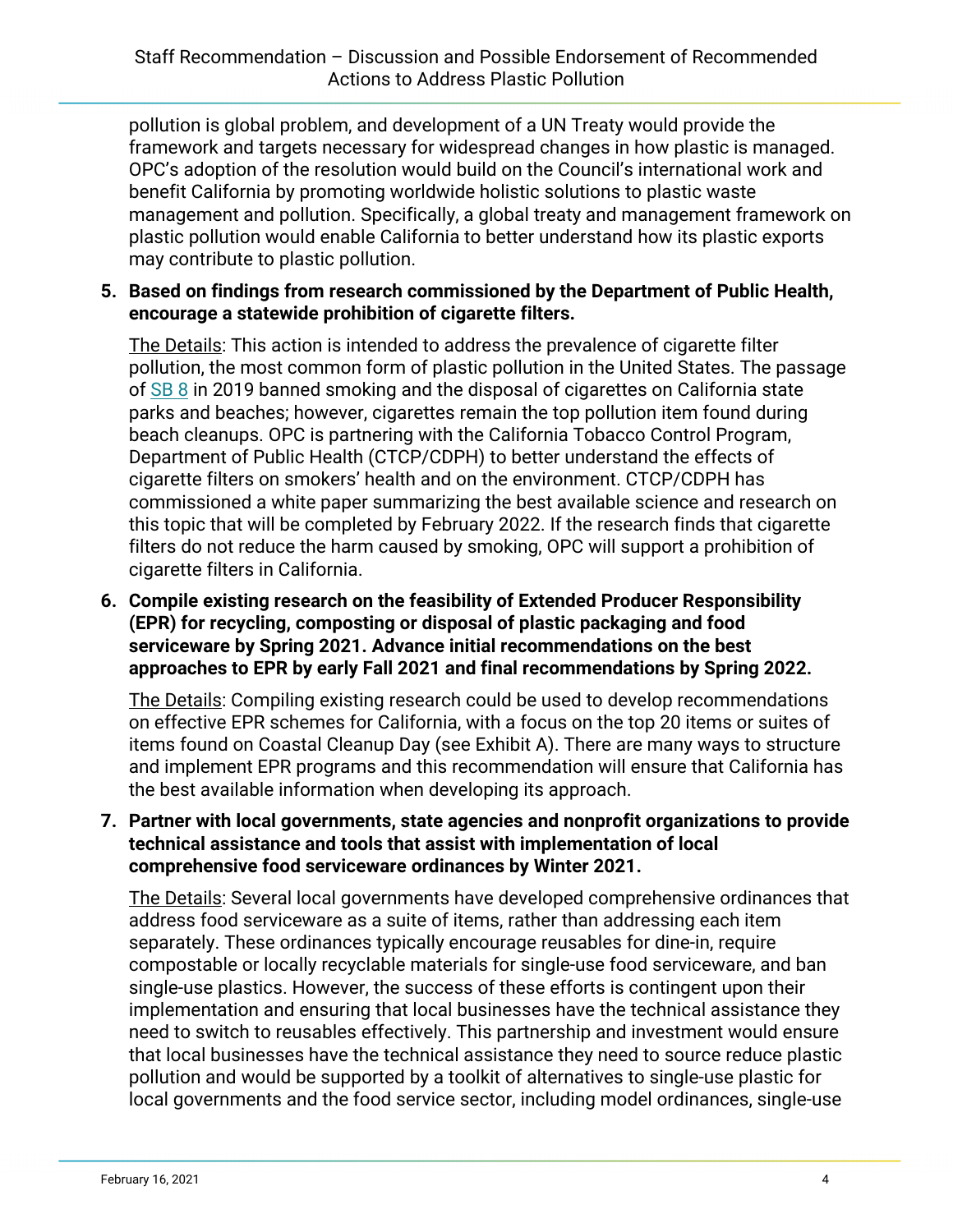and reusable food serviceware alternatives, and reuse service providers. This investment could also be leveraged to support Action 1.

**8. Evaluate opportunities for remanufacturing recycled plastic into durable or reusable products by Winter 2022. Consult with CalRecycle, GO-Biz and other relevant agencies, departments, and industry experts for technical guidance and expertise.**

The Details: Remanufacturing plastics is challenging due to the low cost of virgin materials and contamination in recycled materials streams. In this action item, OPC would explore opportunities in California to encourage remanufacturing of littered plastic products into durable goods and encourage the development of markets for recycled materials. OPC would develop and implement this action in consultation with CalRecycle, GO-Biz and the recycling industry to ensure appropriate technical guidance and expertise is considered in the development of recommendations and next steps for the Council.

## **9. Work with the Water Quality Monitoring Council and the Surface Water Quality Monitoring Program to develop a statewide monitoring program for macro- and microplastics.**

The Details: The state currently lacks a comprehensive monitoring program to track sources and discharge of macro- and microplastics to coastal waterways and the ocean. Failure to collect standardized monitoring data reduces the state's ability to determine the efficacy of existing policies created to address plastic pollution in coastal and marine ecosystems, such as the State Water Resources Control Board's Trash Amendments. It also limits understanding of which communities bear the environmental and economic burdens of this problem. This action is essential to understand the scope of the plastic pollution and microplastic pollution problem and the effectiveness of state policies in reducing plastic and microplastic pollution.

The development of this monitoring program is also critical to implementing the statewide microplastics strategy, which OPC is developing by the end of 2021. Finally, this action builds on previous state investments in validating and standardizing trash monitoring methods and in validating macroplastic analysis methods. The OPC-funded trash monitoring methods validation project has submitted their final report or "playbook." This playbook will provide training resources to perform four monitoring methods and will recommend practices to harmonize and standardize the methods to facilitate statewide trash monitoring.

**10.Encourage changes in fishing and aquaculture gear materials and design to reduce the prevalence of plastics in fishing and aquaculture gear, in consultation with the Department of Fish and Wildlife (CDFW) and the Fish and Game Commission. Also, develop and require operation and maintenance Best Management Practices that will reduce plastics in California's coastal waters.**

The Details: Lost fishing gear is one of the most impactful types of plastic pollution in the ocean; when gear is lost, it continues to fish and harm marine species and habitat. It also makes up at least 10% of all plastic pollution and as much as 70% of